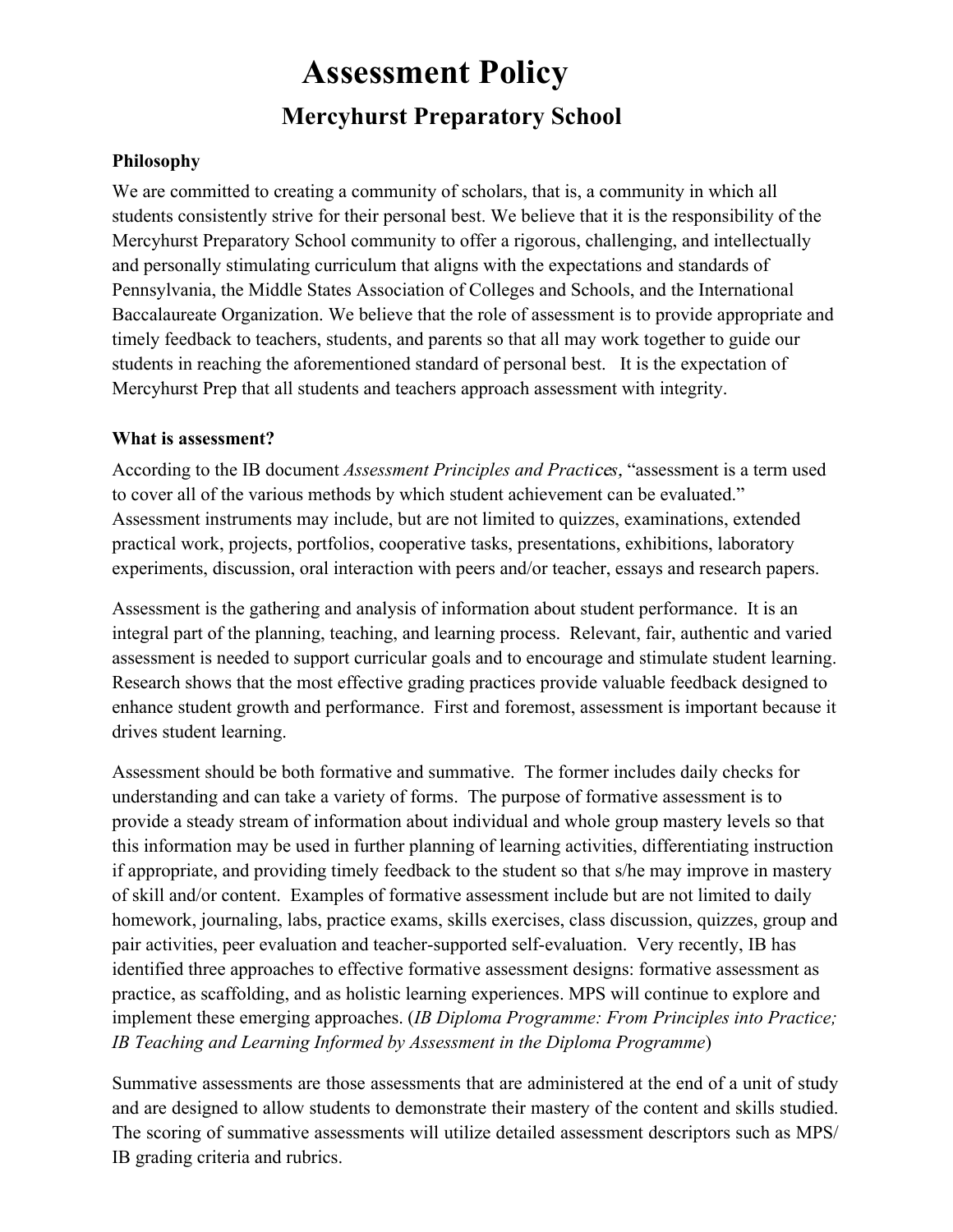Examples of summative assessments include but are not limited to exams, projects, some labs, presentations, portfolios, standardized tests, exhibitions and essays. (*IB Assessment Principles and Practices*)

IB assessments are criterion-referenced rather than norm-referenced. This means that a rubric is used to judge each student's work in relation to identified standards and criterion formulated by the IB and found in IB subject guides rather than against the work of other students. (*IB Assessment Principles and Practices*)

# **Purposes of Assessment**

To encourage appropriate student learning

To monitor and evaluate student progress towards meeting Pennsylvania, Middle States, and IB standards

To provide feedback to students, parents, teachers and administrators

To assist in incorporating best practices

To foster positive attitudes toward learning

To support teacher effectiveness

To evaluate appropriate course placement

To assist in curriculum review

To develop and promote critical thinking skills

To develop international minded students who conscientiously practice the *IB Learner Profile* characteristics:

- Inquirers: They develop their natural curiosity. They acquire the skills necessary to conduct inquiry and research and show independence in learning. They actively enjoy learning and this love of learning will be sustained throughout their lives.
- Knowledgeable: They explore concepts, ideas and issues that have local and global significance. In so doing, they acquire in-depth knowledge and develop understanding across a broad and balanced range of disciplines.
- Thinkers: They exercise initiative in applying thinking skills critically and creatively to recognize and approach complex problems, and make reasoned, ethical decisions.
- Communicators: They understand and express ideas and information confidently and creatively in more than one language and in a variety of modes of communication. They work effectively and willingly in collaboration with others.
- Principled: They act with integrity and honesty, with a strong sense of fairness, justice and respect for the dignity of the individual groups and communities. They take responsibility for their own actions and the consequences that accompany them.
- Open-minded: They understand and appreciate their own culture and personal histories, and are open to the perspectives, values and traditions of other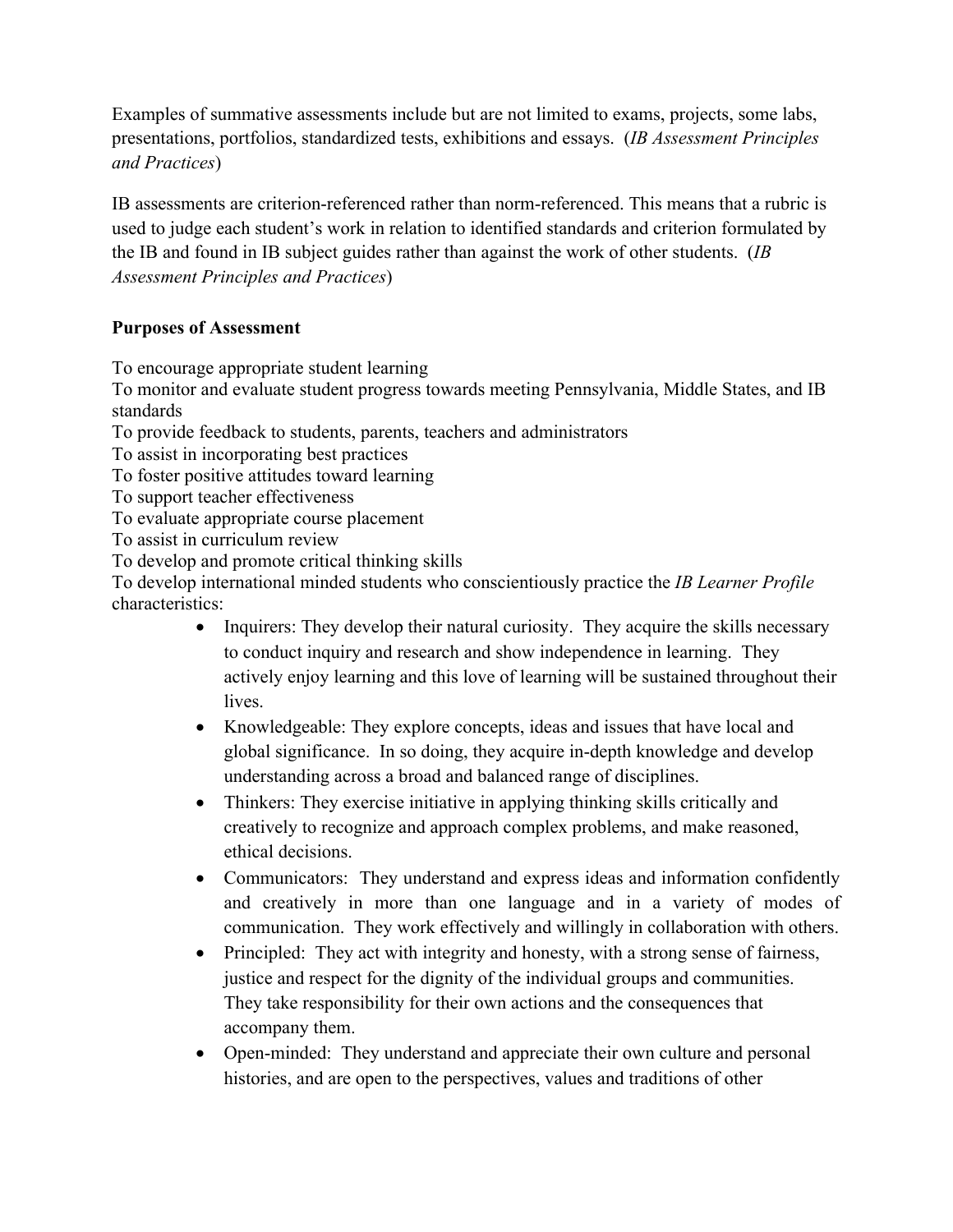individuals and communities. They are accustomed to seeking and evaluating a range of points of view, and are willing to grow from the experience.

- Caring: They show empathy, compassion and respect towards the needs and feelings of others. They have a personal commitment to service, and act to make a positive difference to the lives of others and to the environment.
- Risk-takers: They approach unfamiliar situations and uncertainty with courage and forethought, and have the independence of spirit to explore new roles, ideas and strategies. They are brave and articulate in defending their beliefs.
- Balanced: They understand the importance of intellectual, physical and emotional balance to achieve personal well-being for themselves and others.
- Reflective: They give thoughtful consideration to their own learning and experience. They are able to assess and understand their strengths and limitations in order to support their learning and personal development.

# **Principles of Assessment**

Assessment is very important because it drives student learning, teacher planning, and curriculum revision. Administrators, teachers, the IBC, students, and parents must work together to enable students to maximize their potential.

*(Portions of the following bulleted lists were originally adapted from the assessment document of Scotts Valley High School, Scotts Valley, California, with permission from that institution)*

Effective assessment encourages **students** to:

- Set goals for success
- Be independent thinkers
- Demonstrate understanding of material
- Utilize a variety of learning styles
- Be self-motivated
- Develop good time management skills
- Reflect on their strengths and on areas needing improvement
- Be life-long learners (*MPS Belief Statement*)
- Be people of integrity (*MPS Academic Integrity Policy, MPS Graduate Profile*)

Effective assessment encourages **teachers** to:

- Analyze assessment data to identify student needs
- Provide for a variety of multimodal assessments, both formative and summative
- Recognize student strengths and learning styles
- Employ assessments in accordance with Pennsylvania, Middle States, and IB guidelines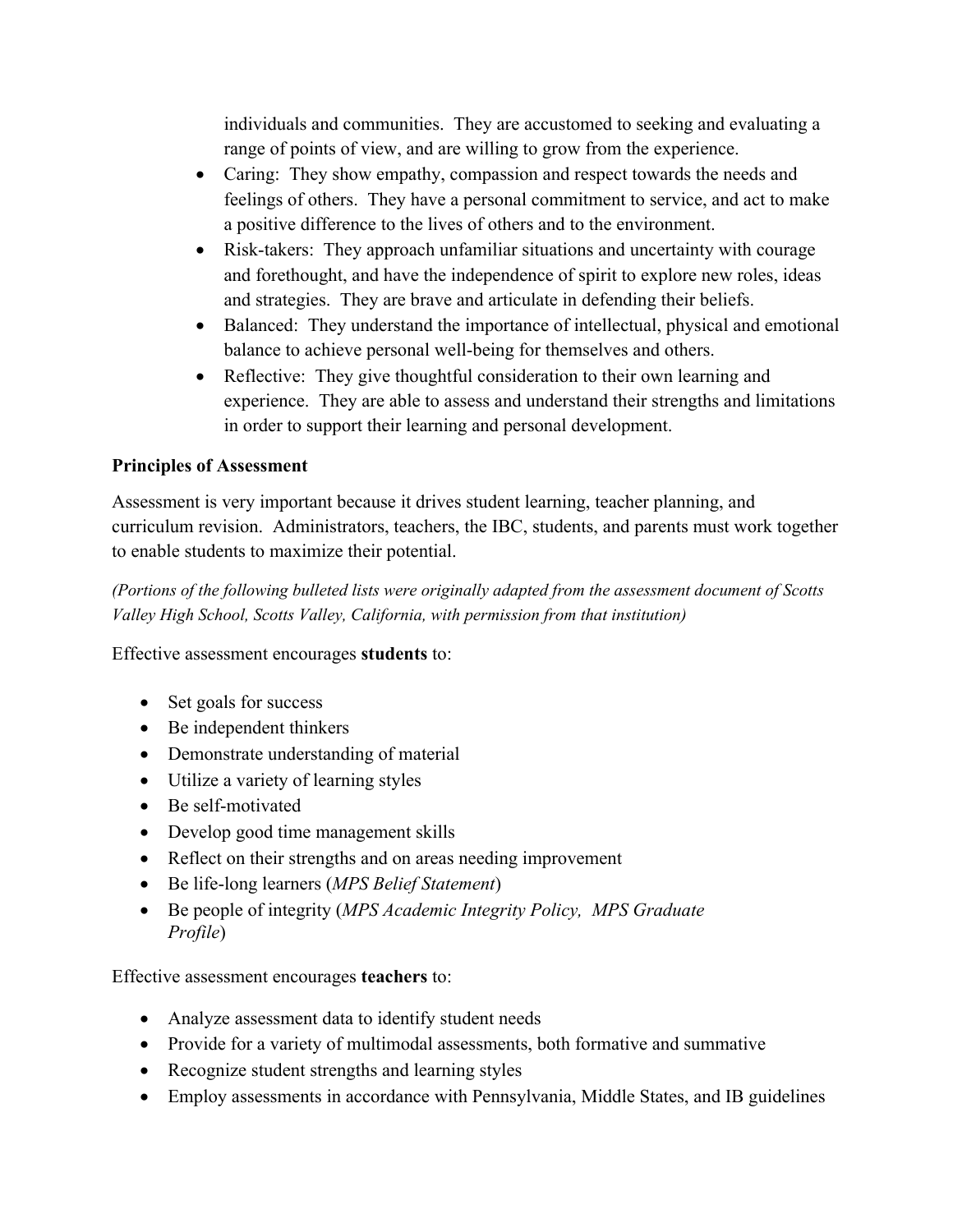- Focus on student learning outcomes
- Provide timely written and oral feedback with concrete and specific details
- Make students aware of criteria required to produce a quality product
- Apply criteria fairly and accurately
- Guide students to improvement positively and constructively
- Keep clear and detailed records
- Clarify, model, and encourage academic integrity (*Academic Integrity Policy*)
- Post summative assessment results to *Power School* in a timely fashion so that students and parents may be aware of student progress

Effective assessment encourages **parents** to:

- Monitor assessments and student progress
- Communicate productively with their children regarding their academic progress
- Correspond purposefully with teachers, guidance counselors, the IBC and administrators
- Work with school personnel to best support the learning of their children

#### Effective assessment encourages **administrators** to:

- Provide time for teachers to plan, collaborate, and review assessment data
- Provide training and PD opportunities for new teachers
- Offer in-service and PD workshops on assessment best practice and strategies
- Encourage teachers to share best assessment strategies and provide a forum for an open conversation among teachers and administrators
- Study assessment data to develop strategies to improve student achievement
- Help teachers to recognize and develop valuable and fair assessments
- Use data to recognize curriculum strengths and weaknesses
- Work with teachers to review and revise curriculum and assessments when appropriate

#### **Communication of Assessment Policies**

Students and parents are made aware of both the MPS and the IB assessment criteria by:

- Teachers' syllabi
- Teachers' instruction
- Guidance meetings with student and/or parents
- Informational materials distributed in grade 9
- Informational meetings with the IBC held in grades 10, 11, and 12
- Scheduling meeting with the IBC and/or counselors in grades 10 and 11
- Individual meetings with students and parents
- Open House
- MPS Website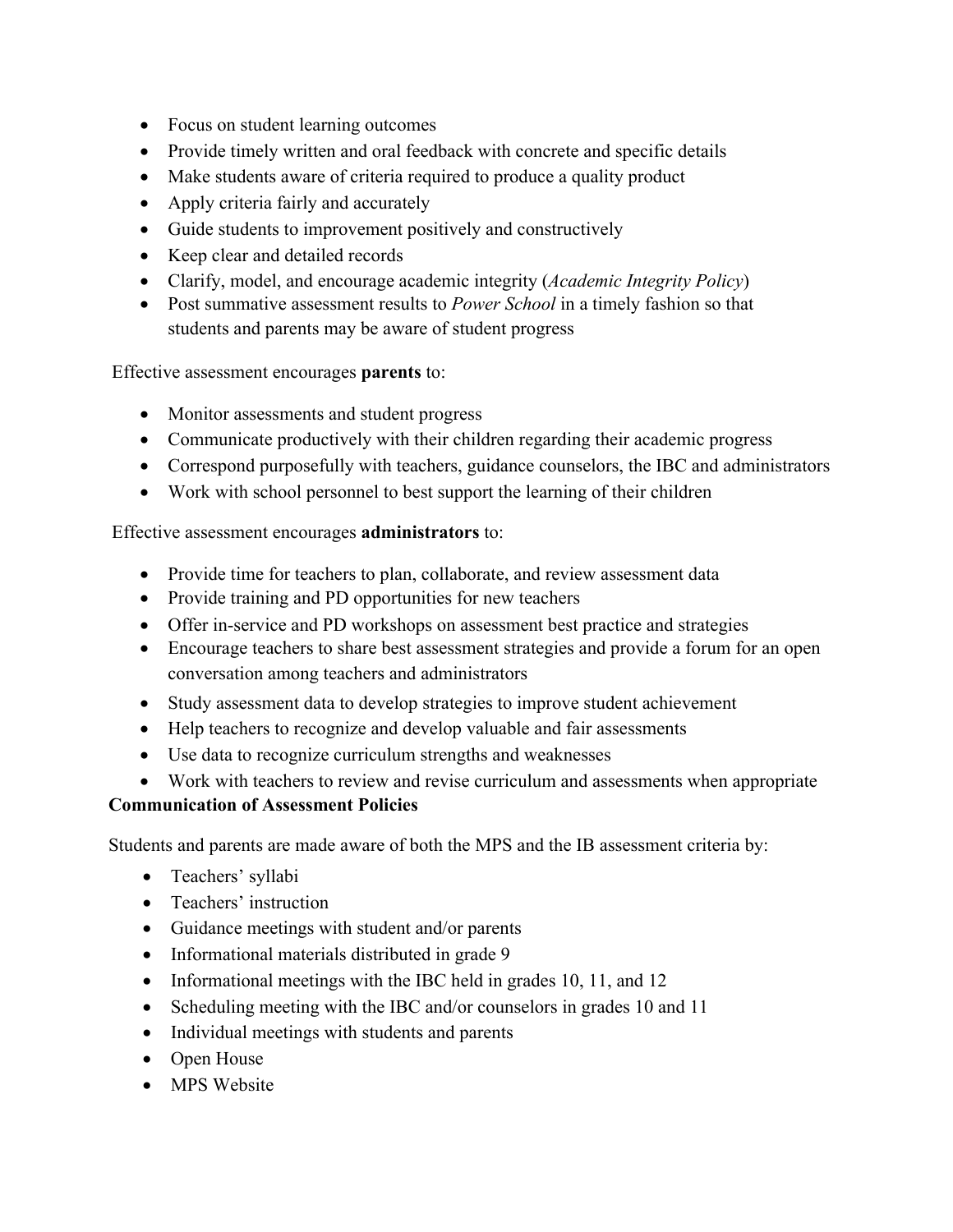# **Grading**

Mercyhurst Prep expects all students to meet or exceed minimum academic standards for their own benefit and that of the entire school community. (*MPS Student Handbook*)

In all IB courses, the IB grading scale is applied using IB assessment criteria and rubrics as specified in each IB subject guide. Performance in each IB subject is graded on a scale of 1-7 according to the DP grade descriptors, with 7 being the highest grade. For TOK and EE, grades are awarded on a scale from A to E, with A being the highest grade.

The IB grading scale is applied in conjunction with and in addition to the standard MPS grading scale listed in the MPS Student Handbook.

#### **MPS Grading Scale**

| $\Delta$ | $93 - 100\%$ |
|----------|--------------|
| $B+$     | 90-92%       |
| B        | 85-89%       |
| C+       | 82-84%       |
| C        | 75-81%       |
| D        | $70 - 74\%$  |
| F        | 69 - Below   |
|          |              |

**Incomplete Grades:** Designation of incomplete (I) on a report card indicates coursework not completed due to unusual or unforeseen circumstances, Students have two weeks after the end of the term to submit such work for credit. Extenuating circumstances will be handled on an individual basis when deemed necessary. (*MPS Student Handbook*)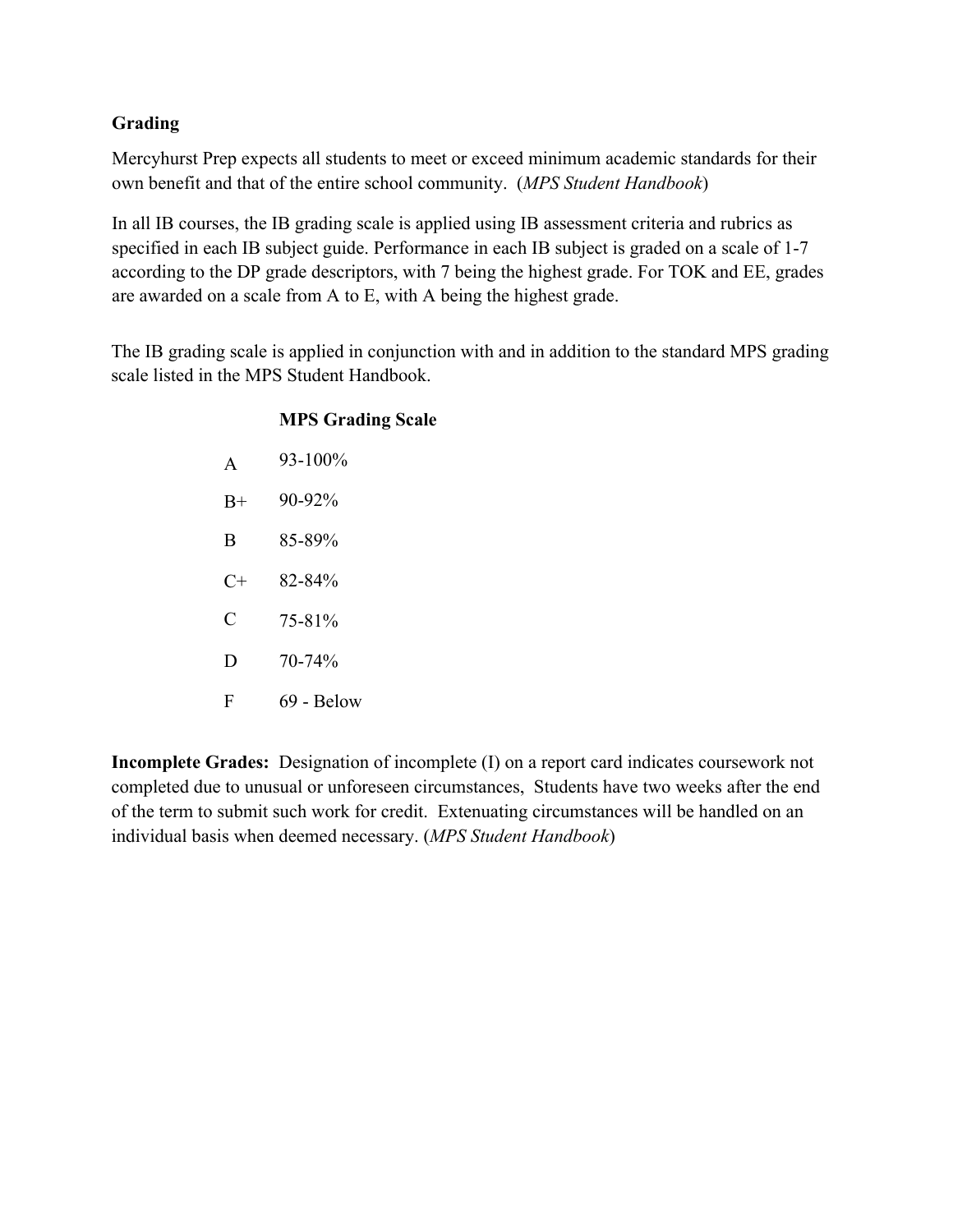**Grade Reporting:** Students' grades are continuously available on line at http://gradebook.mpslakers.com. Parents and students receive login and password instructions each year that allow them to access current academic standing in all courses. Regular checking is advised. If at any time a parent wishes to communicate with a teacher about his/her student's progress, an e-mail can be sent.

**Make-up Work:** The student is responsible for making up missed work upon returning to school in accordance with the individual course policy listed on the syllabus. The day the student returns to school it is his/her responsibility to contact his/her teachers regarding work missed. Assigned tasks can be accessed and completed work submitted via Schoology during absence if the student is able.

**Homework:** Homework will be assigned regularly. It is an independent activity given to support learning or to demonstrate learning. It should be an appropriate extension of class work.

**Academic Integrity:** It is expected that all students will exercise academic integrity in all aspects of their work. (*IB Academic Integrity*; *MPS Student Handbook* and *MPS Academic Integrity Policy*)

**Access and Inclusion:** MPS in accordance with IB "believes that all students should be allowed to demonstrate their ability under assessment conditions that are as fair as possible. Standard assessment conditions may put some candidates at a disadvantage by preventing them from demonstrating their level of attainment. Inclusive access arrangements may be applied in these circumstances if it is observed that they could reduce or minimize barriers" for the student (IB *Access and Inclusion Policy*). Such arrangements follow the guidelines set forth in the *MPS Access and Inclusion Policy and IB Access and Inclusion Policy.* 

#### **IB Assessments** *(IB Diploma Programme Assessment Procedures)***:**

#### **Internal Assessment**

Internal Assessment allows some student assessment to be conducted by teachers over the course of the class. Teachers mark individual pieces of work according to the IB criteria and this grade counts as a portion of the overall IB grade. A sampling of the teacher- marked work is sent to a moderator who evaluates the teacher's application of the IB criteria and grade descriptors.

At the beginning of the academic year, all IB teachers and the IBC collaborate on the creation of a calendar for the completion of Internal Assessments. It is designed to arrange the due dates of tasks in order to avoid a convergence of due dates for multiple tasks to the degree possible. The calendar is shared with each IB teacher and it is posted on the IB bulletin board.

Internal Assessment grades are submitted by IB teachers to the IBC by the end of March.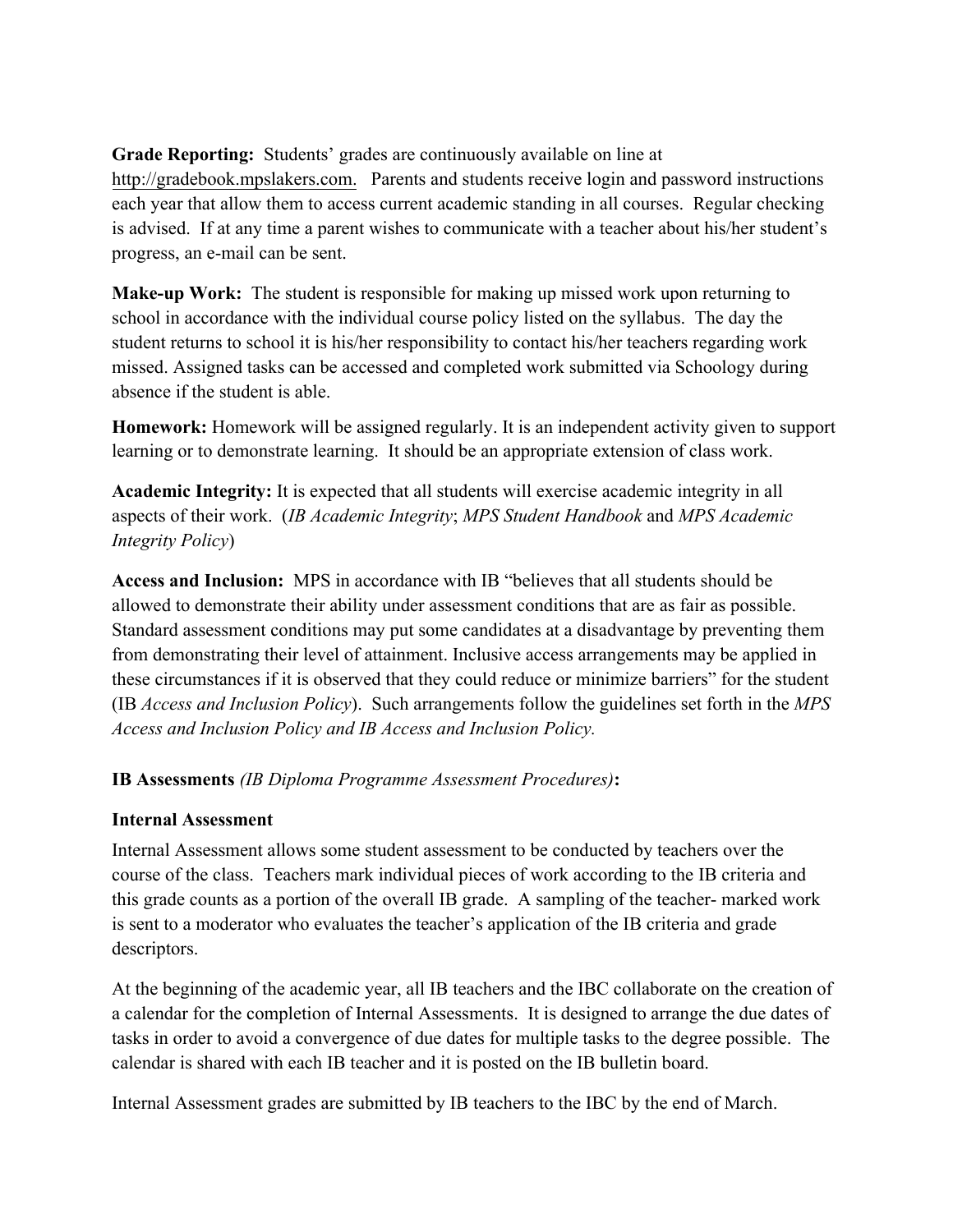#### **External Assessment**

External Assessments are conducted and overseen by the IBC, teachers or invigilators and then sent to be graded externally by qualified examiners. Examples of external assessments include Extended Essay, English A Literature Higher Level Essays, TOK Prescribed Title Essays, and the end of course exams.

## **Predicted Grades**

The Predicted Grade is the teacher's prediction of the grade that the candidate will receive in the subject. This grade is based on all of the evidence of the candidate's work and the teacher's knowledge of the IB DP grade descriptors, guidelines and standards.

Predicted Grades are submitted by IB teachers to the IBC by the end of March.

## **IB Diploma Award Regulations**

Performance in each of the six Diploma subjects is graded on a scale of 1-7, with 7 being the highest. A maximum of 3 bonus points is awarded for combined performance in Theory of Knowledge and on the Extended Essay. To earn an IB Diploma the maximum score is 45 points and the minimum score is 24 points.

The IB Diploma will be awarded to a candidate whose total score is 24 or above, provided all of the following requirements are met:

- Creativity, Activity and Service (CAS) is completed.
- Both Theory of Knowledge and the Extended Essay have been completed with a grade of at least D in both.
- There is no grade 1 in any subject/level.
- There are no more than two grade 2 in any subject (HL or SL).
- Overall, there are no more than three grades 3 or below (HL or SL).
- At least 12 points have been gained on HL subjects (for candidates who register for four HL subjects, the three highest grades count).
- At least 9 points have been gained on SL subjects (candidates who register for 2 SL subjects must gain at least 5 points at SL).
- The final award committee has not judged the candidate to be guilty of academic misconduct (see *IB Academic Integrity*) (*IB Assessment Principles and Practices; IB Diploma Programme Assessment Procedures*)